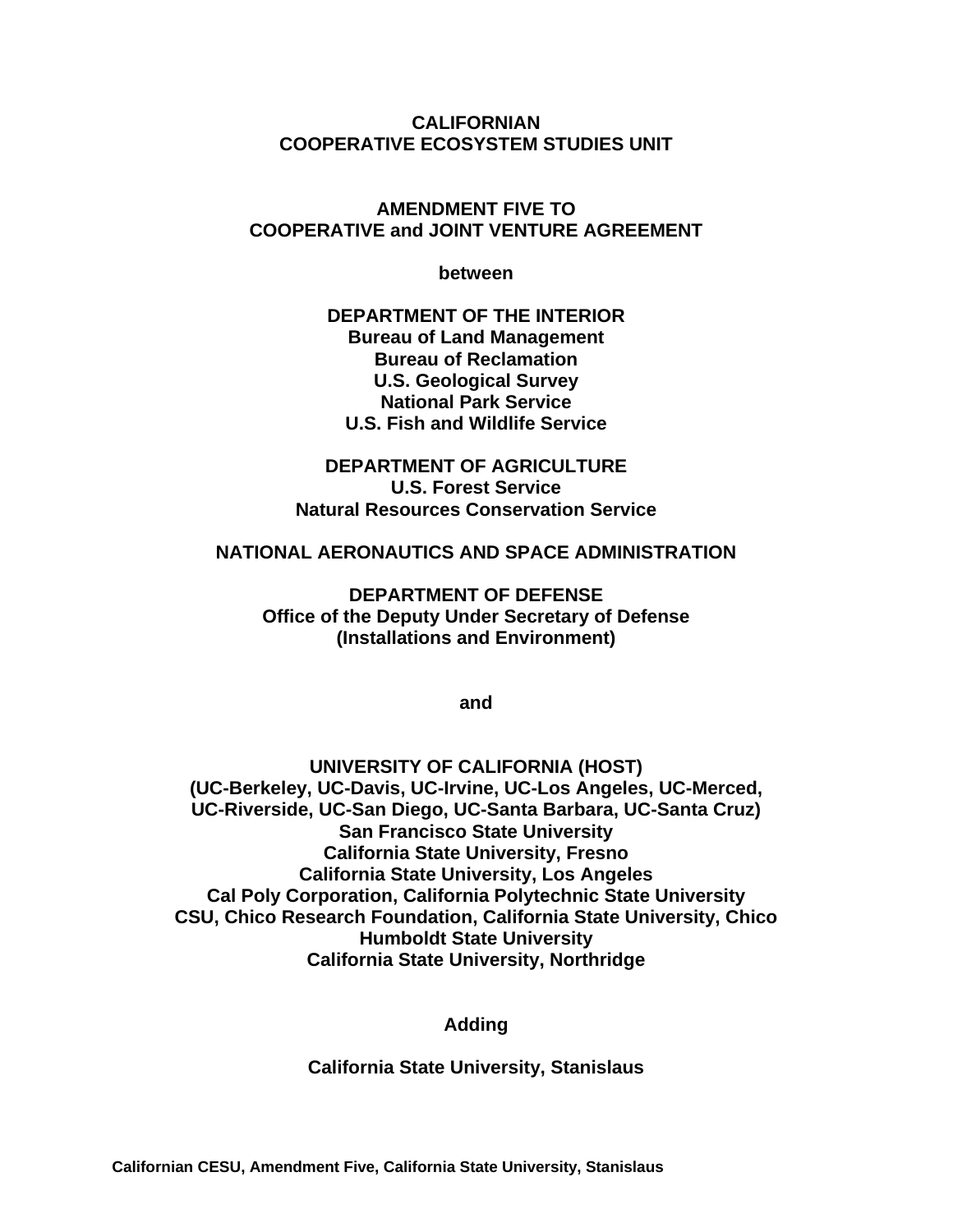With the exception of the changes below, all terms and conditions of the Californian CESU Cooperative and Joint Venture Agreement apply to this Amendment, and this Amendment is hereby made part of the agreement.

### **ARTICLE I. BACKGROUND AND OBJECTIVES**

A.1. California State University, Stanislaus is included as a Partner Institution in the Californian CESU.

### **ARTICLE III. TERM OF THE AGREEMENT**

A.1. The effective date of the Californian CESU Cooperative and Joint Venture Agreement is 2 July 2003.

A.3. The effective date of this amendment to the Californian CESU Cooperative and Joint Venture Agreement shall be determined from the date of the last signature to this amendment.

### **ARTICLE IV. KEY OFFICIALS**

C.8. The technical representative for the California State University, Stanislaus is:

Dr. Patrick A. Kelly Professor of Zoology & Coordinator, Endangered Species Recovery Program (ESRP) California State University, Stanislaus One University Circle Turlock, CA 95382 Phone: (209) 667-3446 (CSU Stanislaus, Turlock) Phone: (559) 453-1103 (ESRP, Fresno) Fax: (559) 453-1227 Email: pkelly@esrp.csustan.edu

### **ARTICLE XIV. AMENDMENT AUTHORIZING SIGNATURES**

The following authorizing signatures are attached to this amendment:

#### U.S. DEPARTMENT OF THE INTERIOR

- A. Bureau of Land Management
- B. Bureau of Reclamation
- C. U.S. Fish and Wildlife Service
- D. U.S. Geological Survey
- E. National Park Service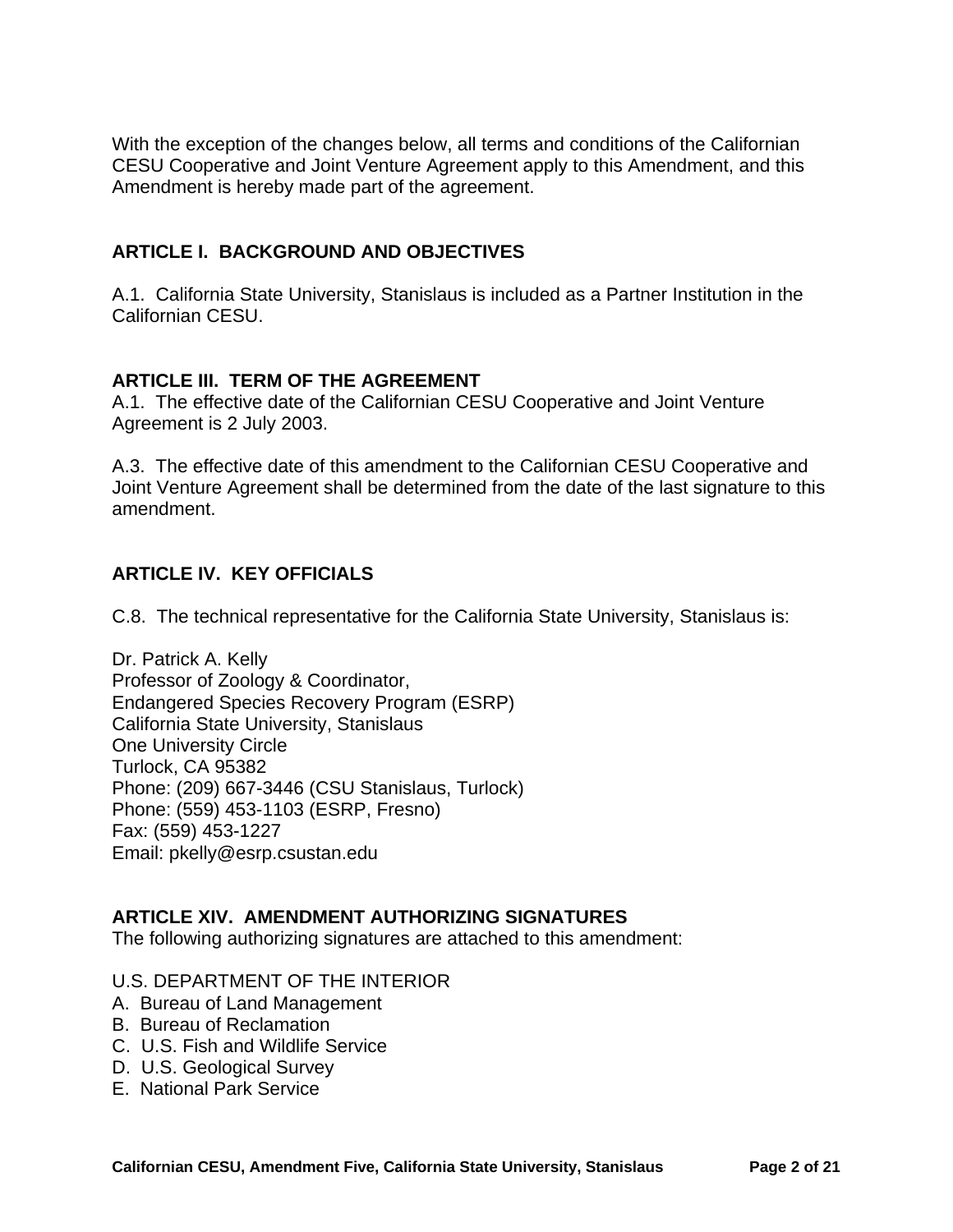- U.S. DEPARTMENT OF AGRICULTURE
- F. USDA Forest Service
- G. Natural Resources Conservation Service
- H. NATIONAL AERONAUTICS AND SPACE ADMINISTRATION
- I. DEPARTMENT OF DEFENSE Office of the Deputy Under Secretary of Defense (Installations and Environment)
- J. UNIVERSITY OF CALIFORNIA
- K. San Francisco State University
- L. California State University, Fresno
- M. California State University, Los Angeles
- N. Cal Poly Corporation, California Polytechnic State University
- O. CSU, Chico Research Foundation, California State University, Chico
- P. Humboldt State University
- Q. California State University, Northridge
- **R. California State University, Stanislaus**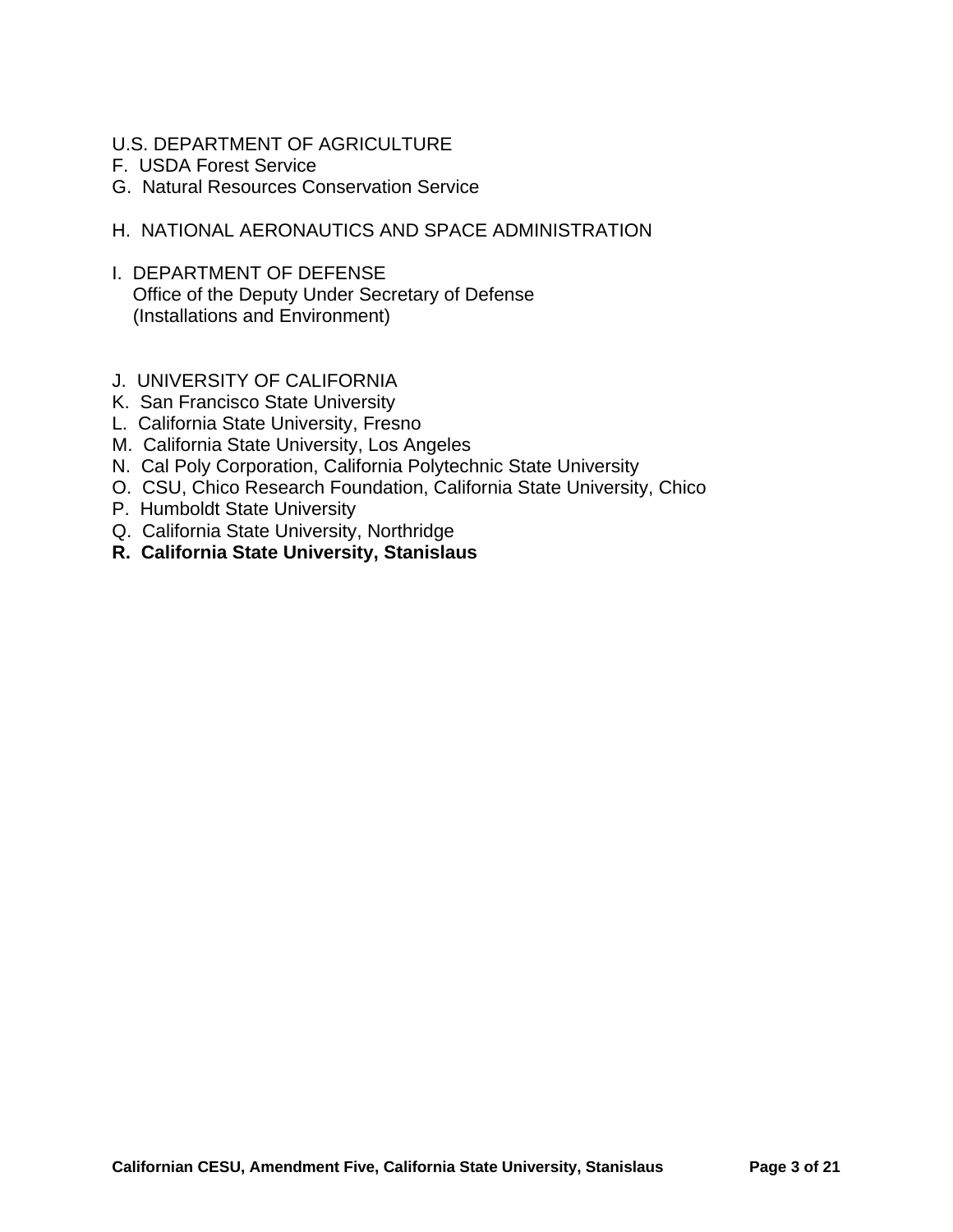A. Bureau of Land Management

[Print Name]<br>State Director

Traci D. Thaler Assistance Officer

3-27-08 Date

 $\sim$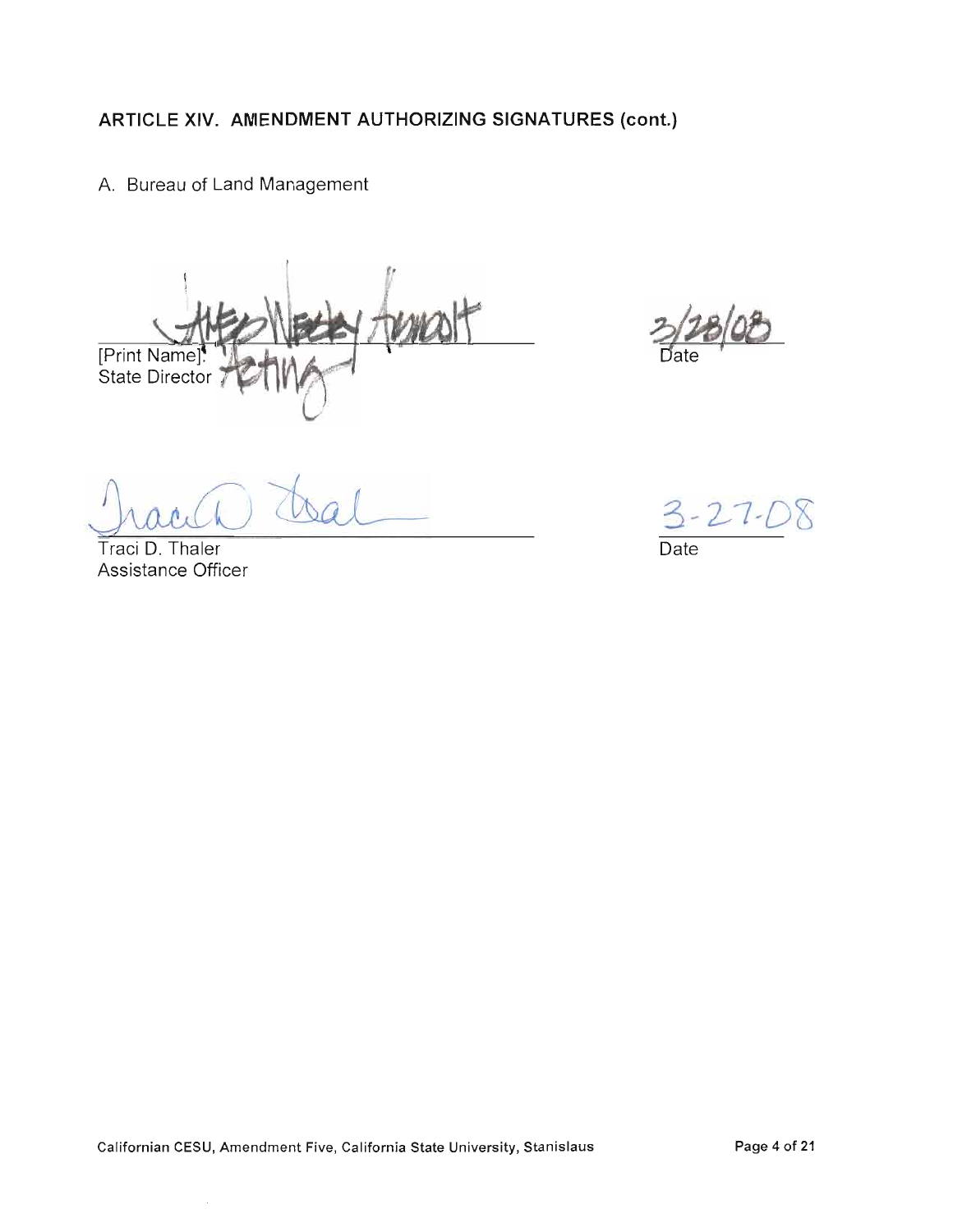B. Bureau of Reclamation

[Print Name]: Date [Print Title]: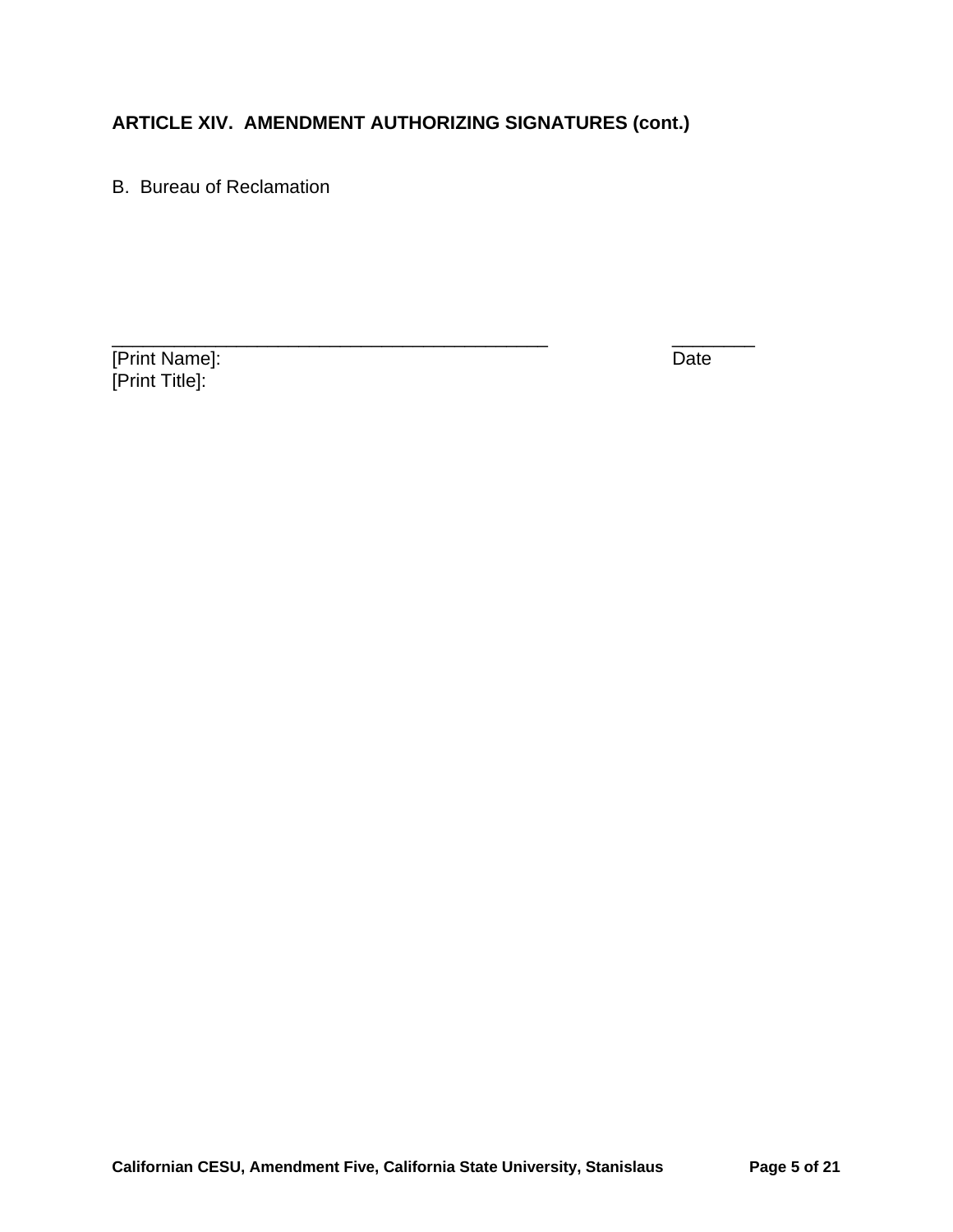C. U.S. Fish and Wildlife Service

**Kenneth McDermond** Deputy Operations Manager

Date

Californian CESU, Amendment Five, California State University, Stanislaus

Page 6 of 21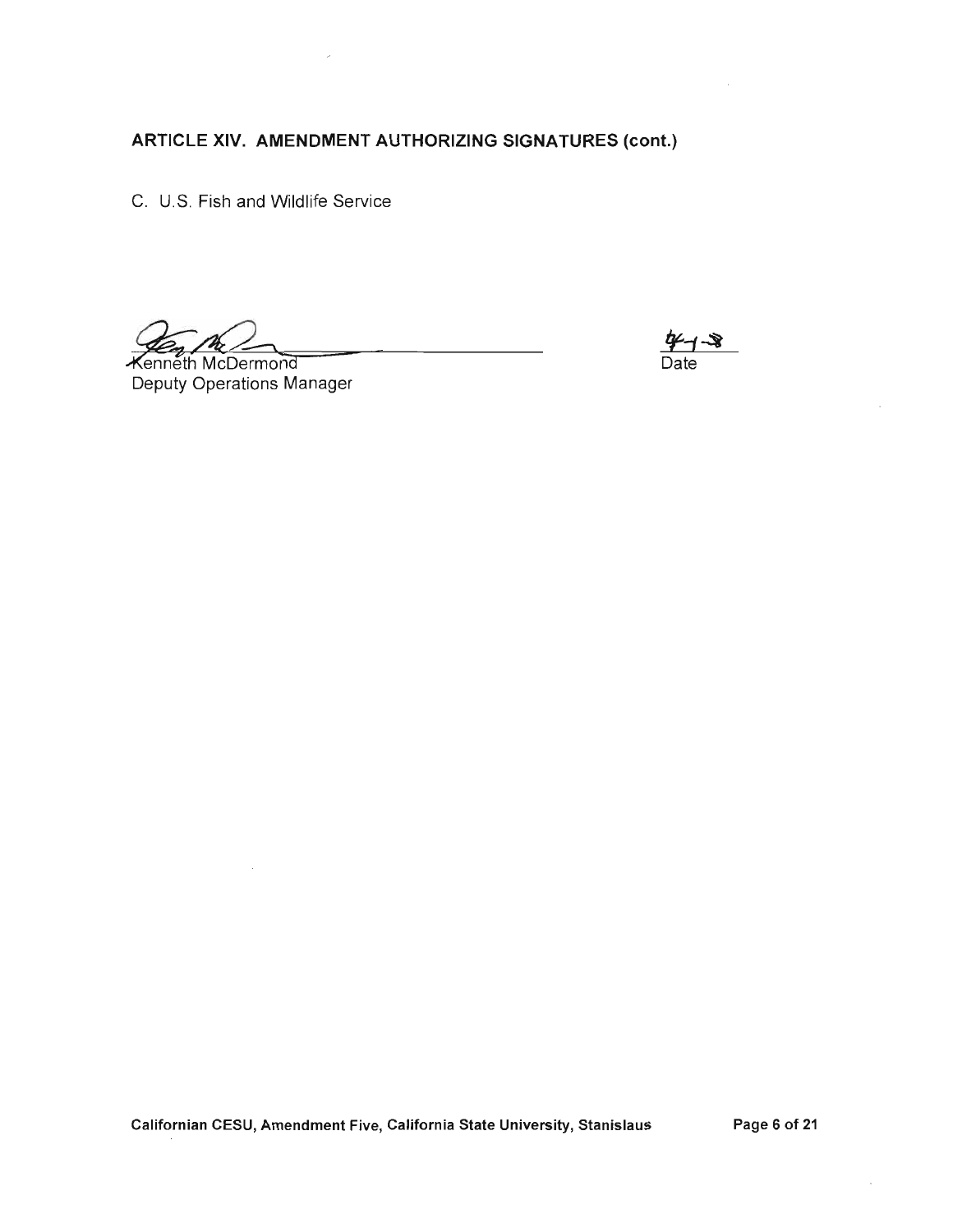D. U.S. Geological Survey

**The Term of Terms** Terms of Terms and Terms of Terms Indians of Terms In the United States of Terms In the United States of Terms In the United States of Terms In the United States of Terms In the United States of Terms I Contracting Officer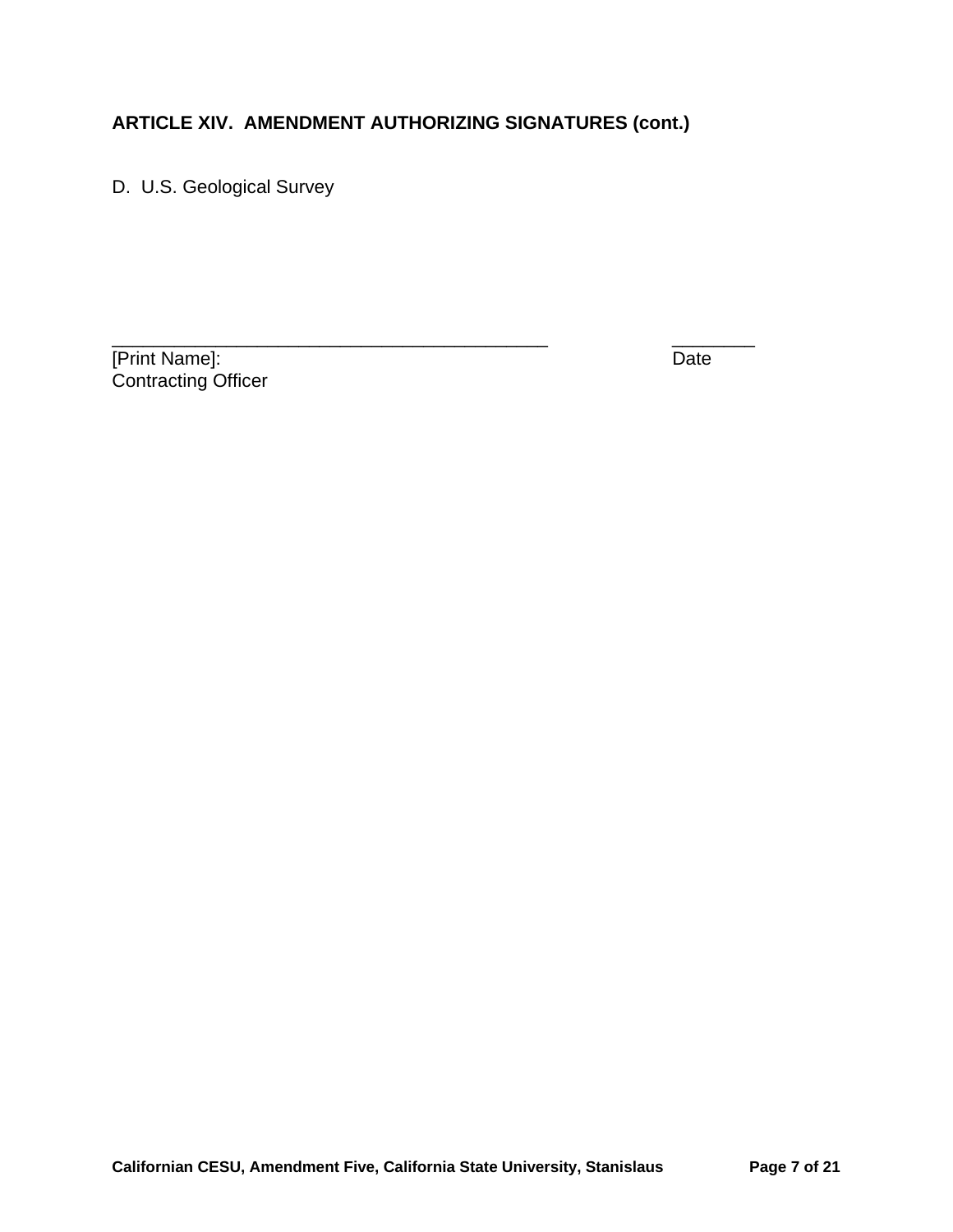E. National Park Service

Jamie Sherrill Contracts/Agreements Team Leader

Date

WO

 $\infty$ Jonathan B. Jarvis

Regional Director Pacific West Region

 $\sim$ 

 $\frac{1}{\alpha}$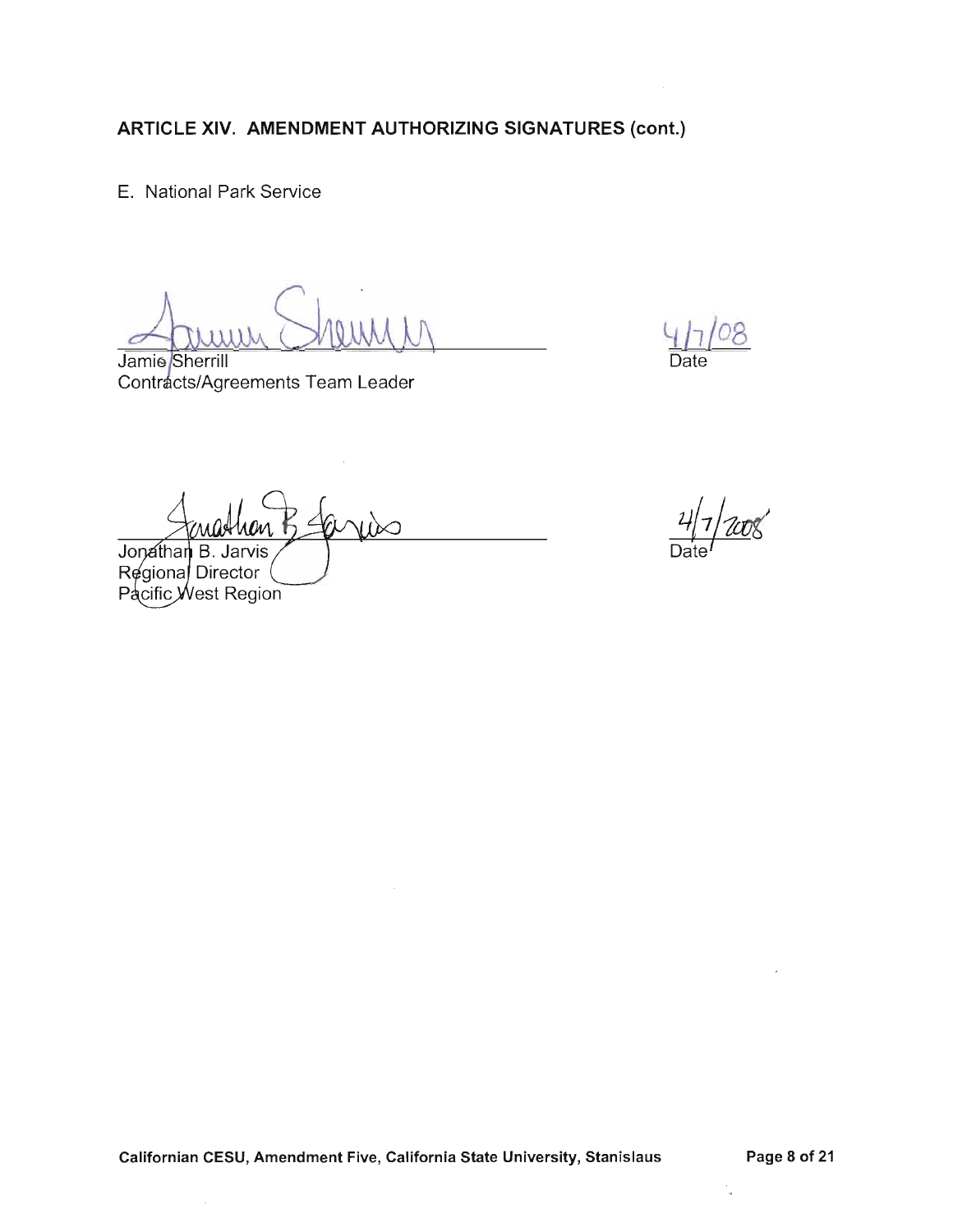F. USDA Forest Service

 $e$ sA. Bell $\sim$  $c$ 

 $\sim$   $\sim$ 

 $\bar{1}$ 

 $M_{44}1,2008$  $\overline{Date}$ 

 $\sim$ 

**Carl Corporation** 

BETH G. PENDLETON Acting Station Director

Californian CESU, Amendment Five, California State University, Stanislaus

Page 9 of 21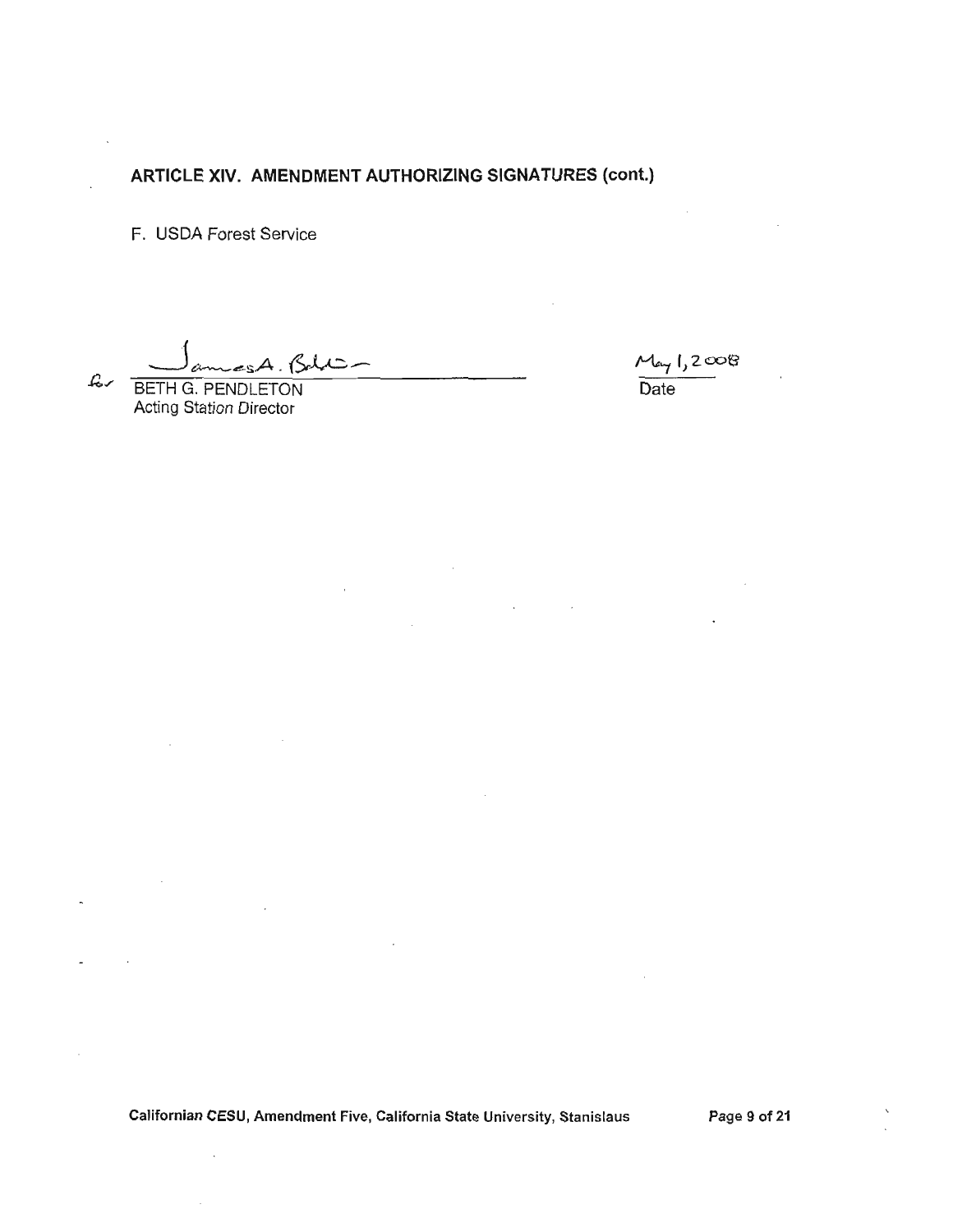G. Natural Resources Conservation Service

Expires li

Katherine C. Gugulis Deputy Chief for Management

 $\frac{4}{10}$  /08

Californian CESU, Amendment Five, California State University, Stanislaus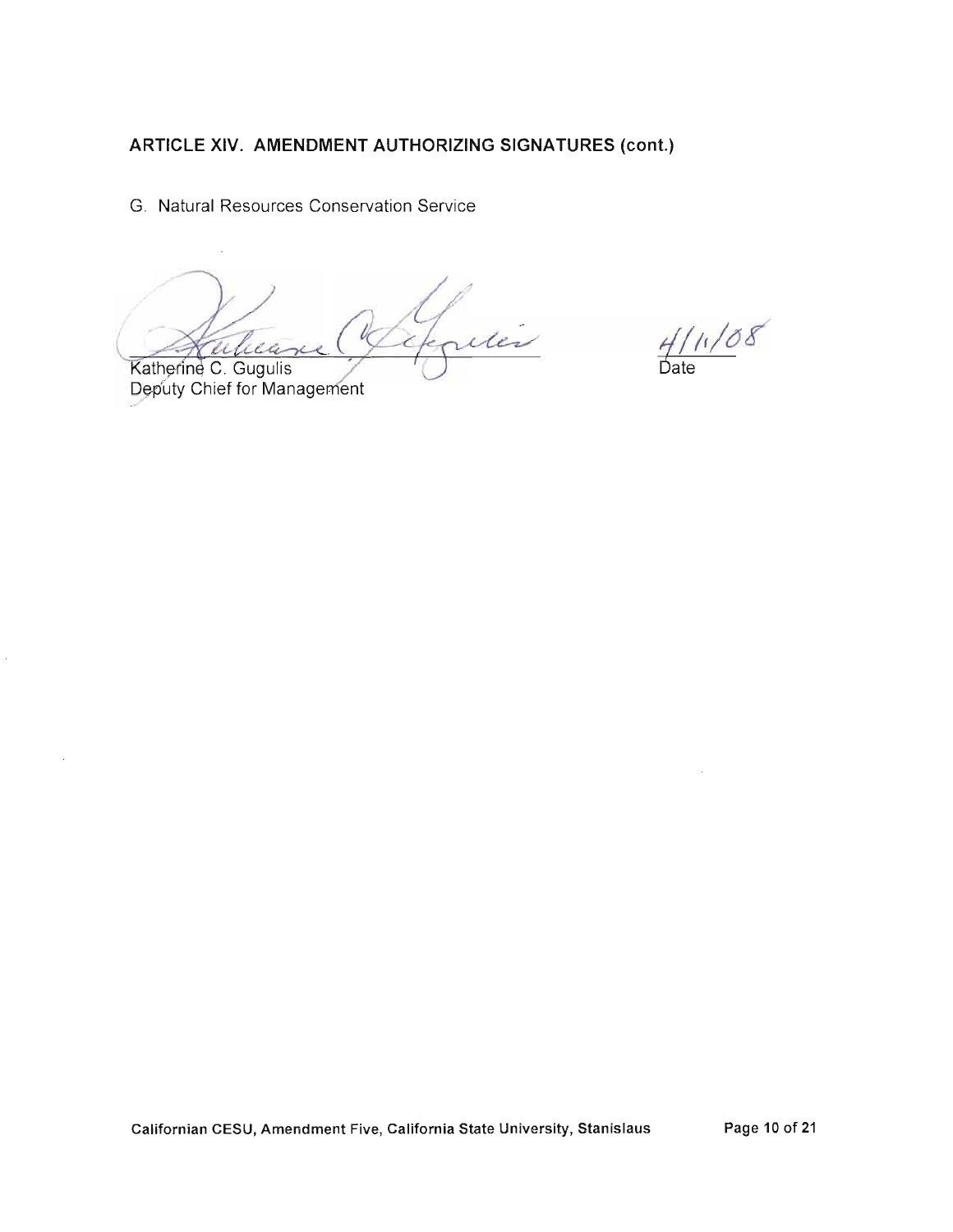H. National Aeronautics and Space Administration

**Print Name]:** Date [Print Title]: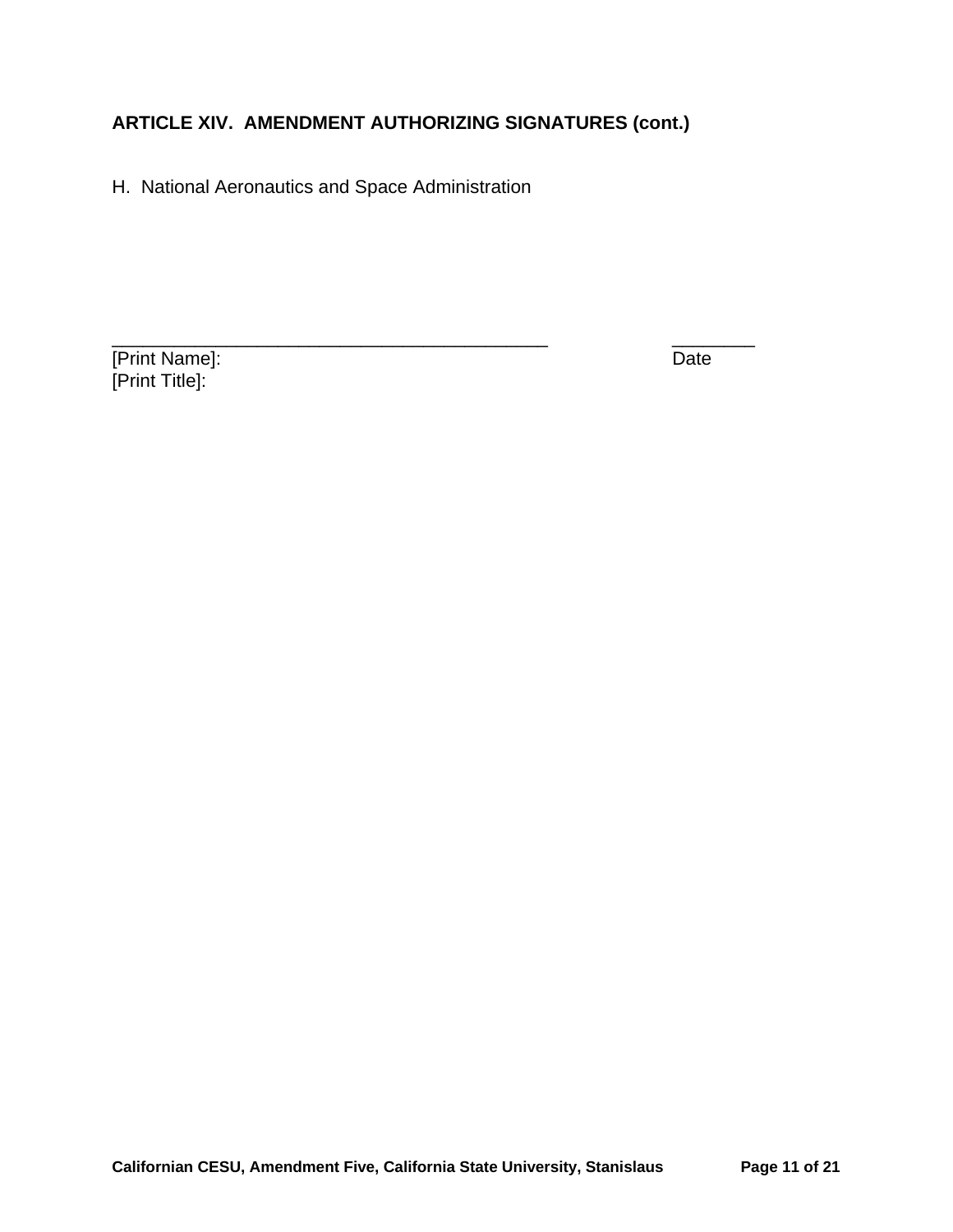\_\_\_\_\_\_\_\_\_\_\_\_\_\_\_\_\_\_\_\_\_\_\_\_\_\_\_\_\_\_\_\_\_\_\_\_\_\_\_\_\_\_ \_\_\_\_\_\_\_\_

I. Department of Defense Office of the Deputy Under Secretary of Defense (Installations and Environment)

[Print Name]: Date [Print Title]: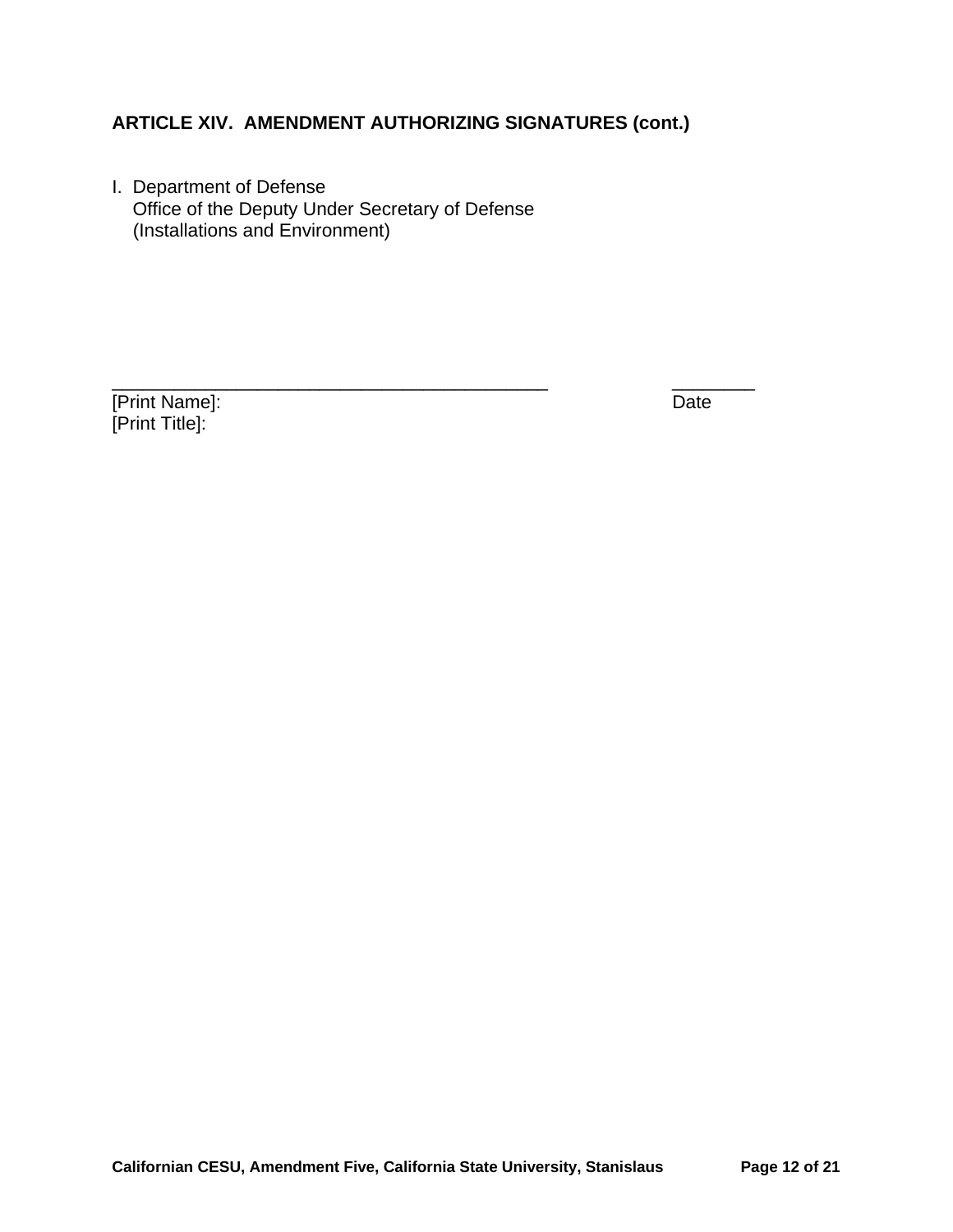J. University of California, systemwide authorization

comples to be matte

[Print Name]: [Print Title]:

LOURDES G. DeMATTOS CONTRACT AND GRANT OFFICER

 $\frac{4}{7}/7$  /08

Californian CESU, Amendment Five, California State University, Stanislaus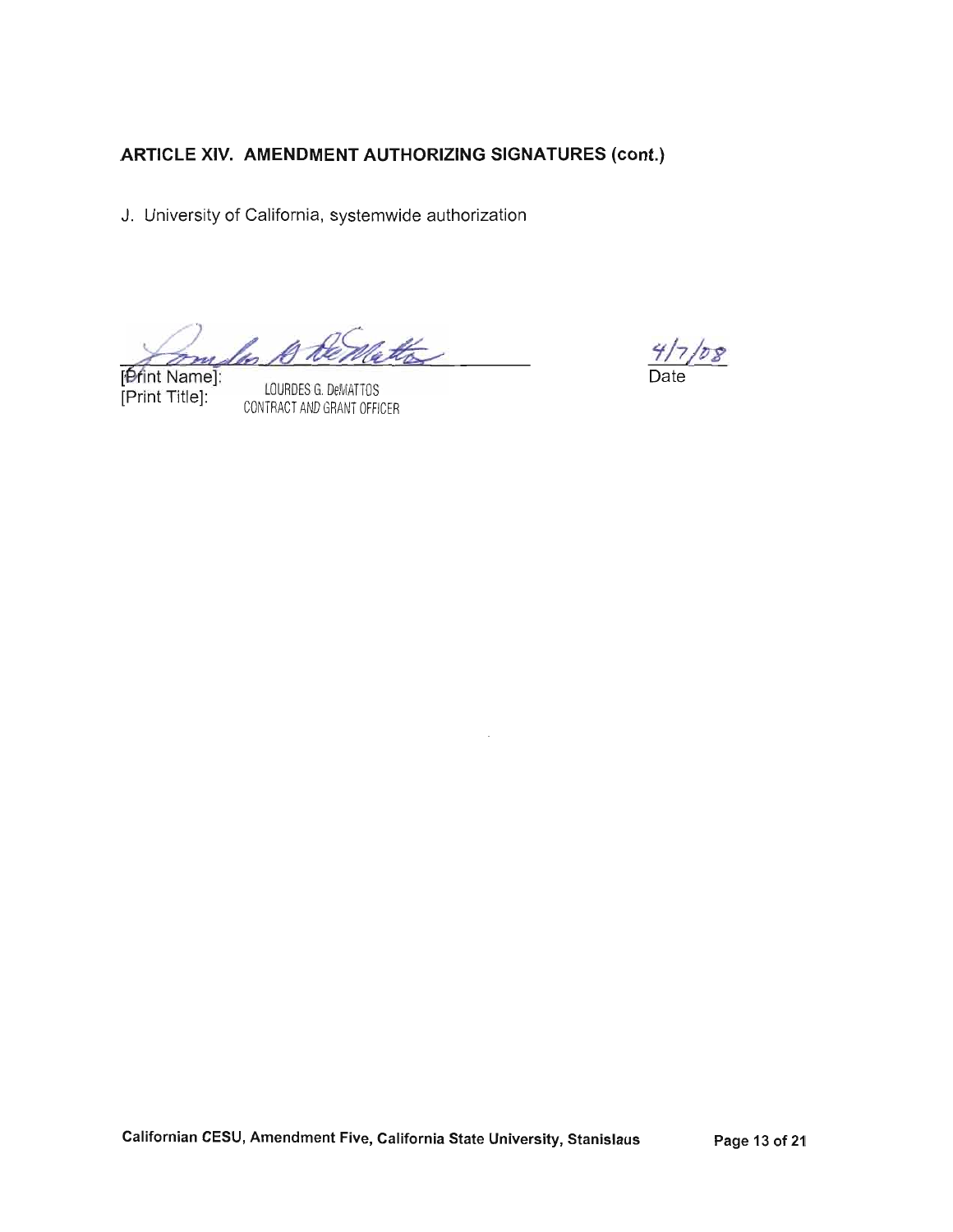K. San Francisco State University

[Print Name]: Date [Print Title]: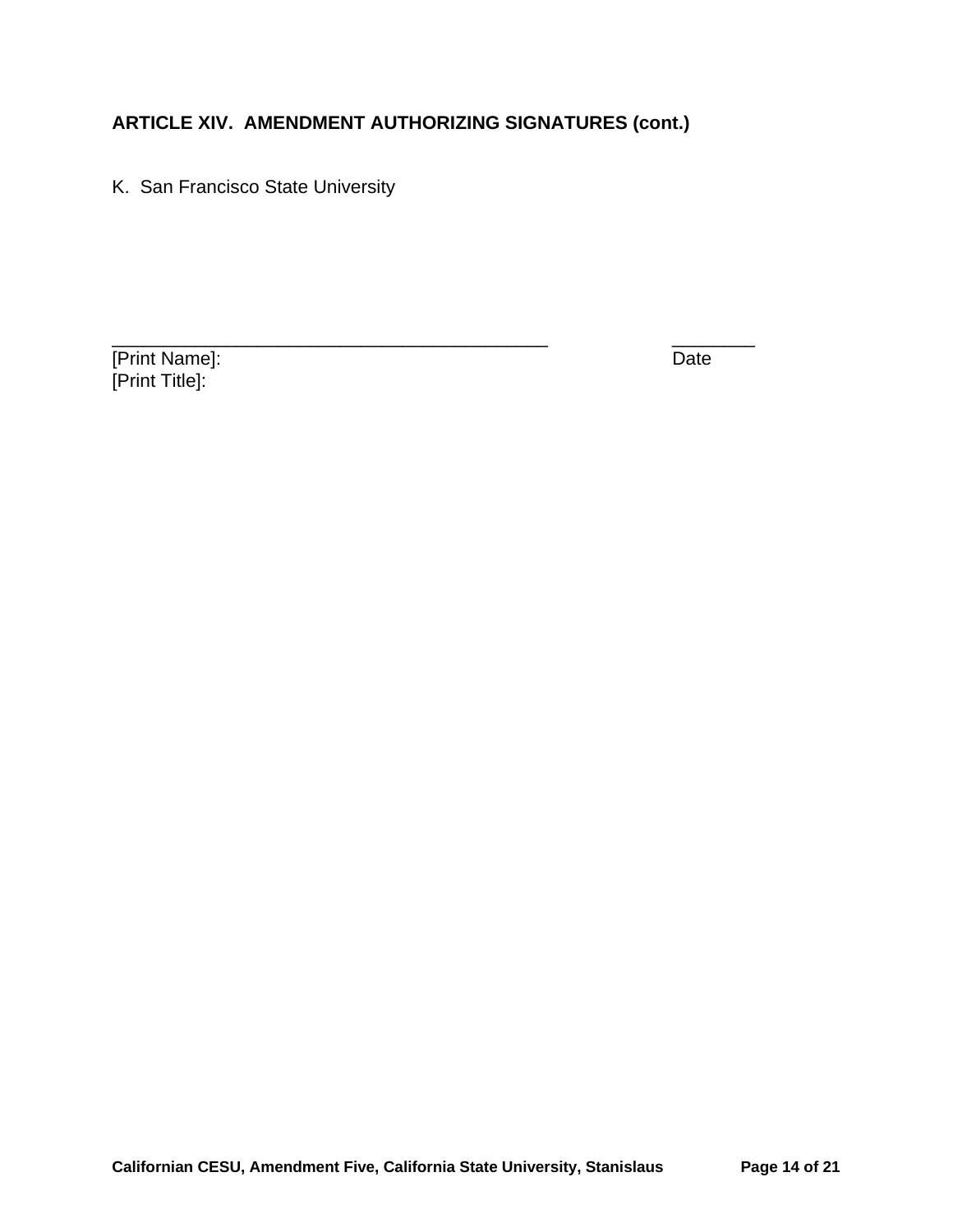L. California State University, Fresno

Then & the

[Print Name]: Thomas McClanahan [Print Title]: Associate Vice President for ORSP

**7/ F/C**<br>Date

 $\bar{z}$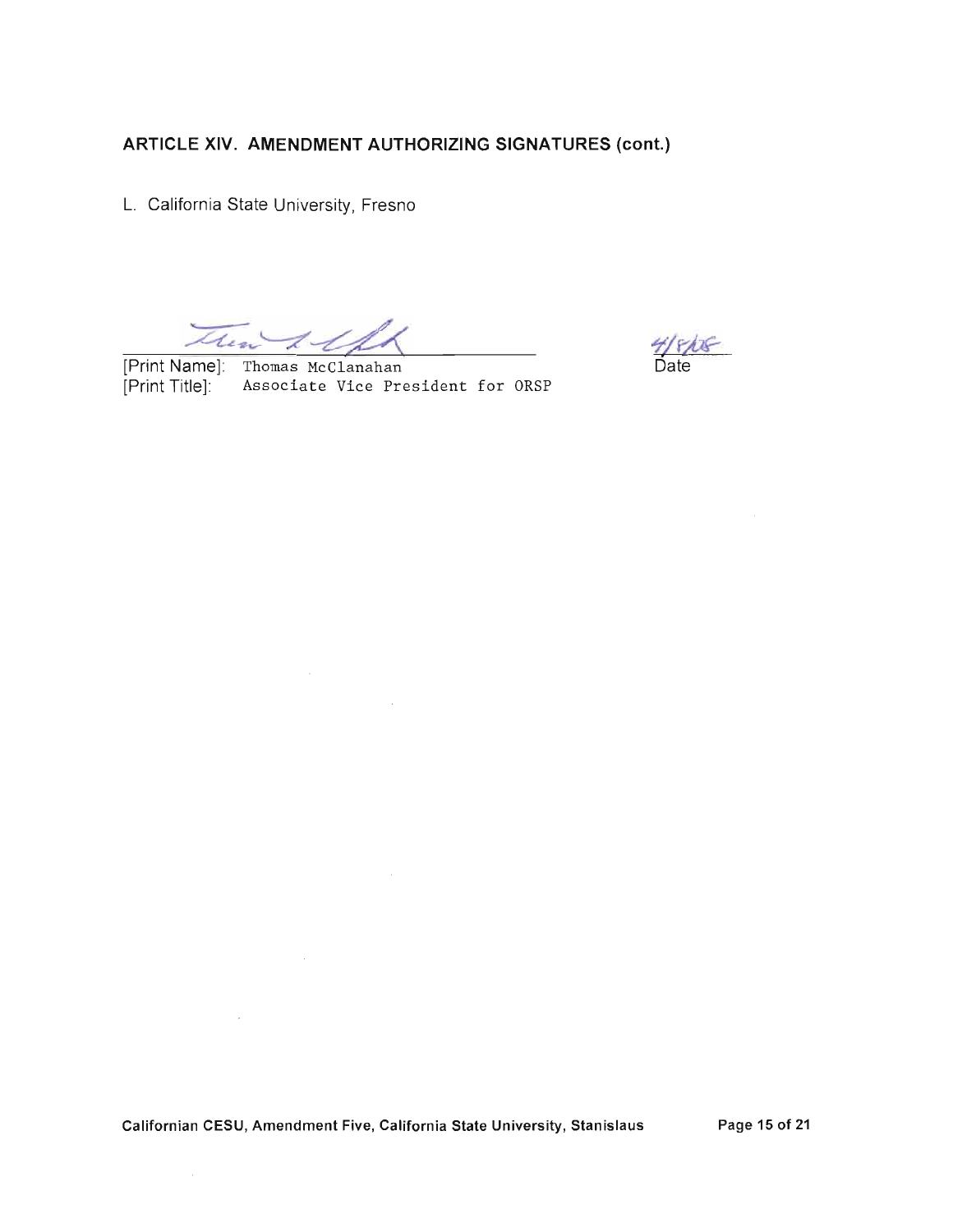M. California State University, Los Angeles

 $M11$ <br>
[Print Name]:  $Y^{\text{H}}$ <br>
[Print Title]:  $AVYAF$ 

Date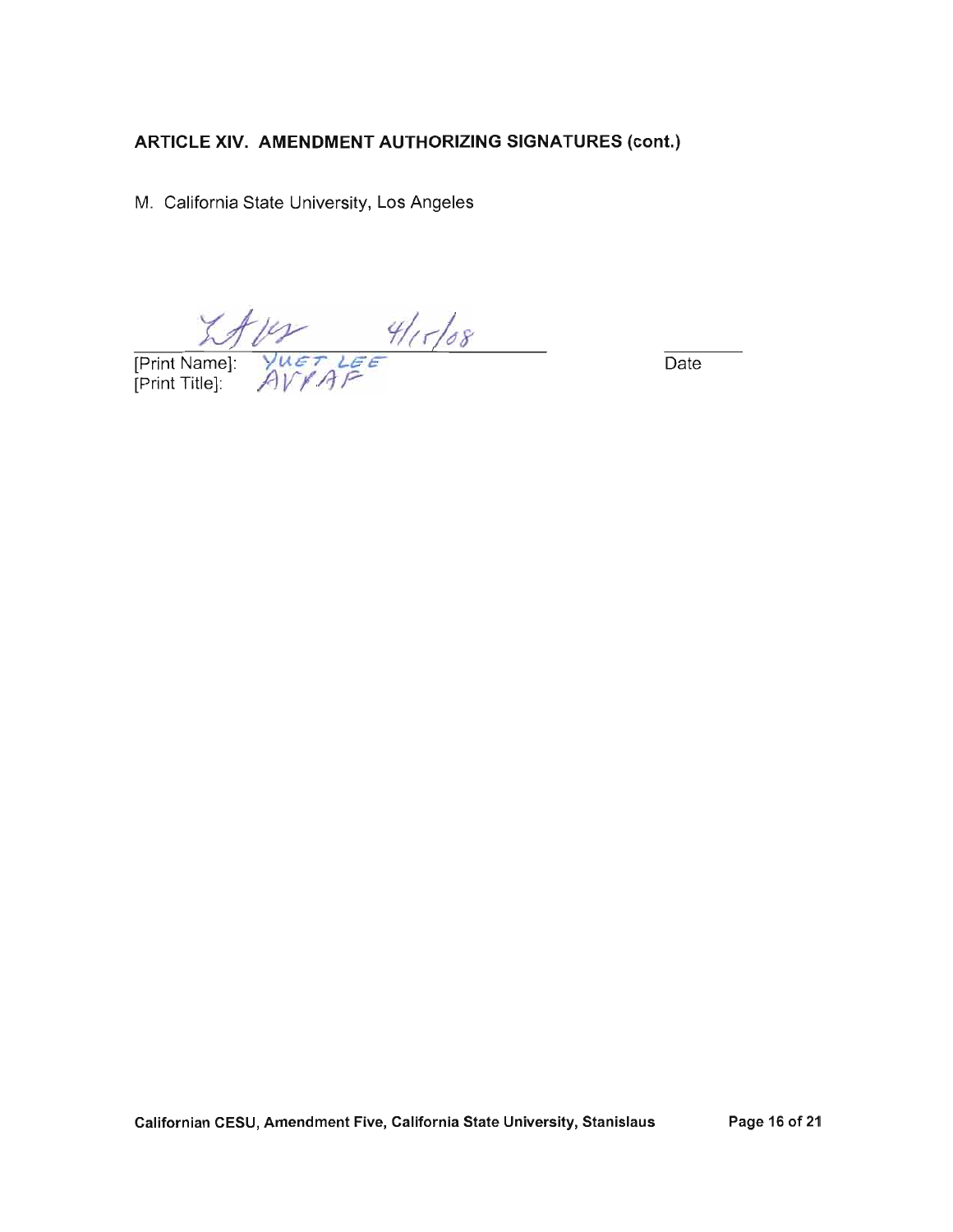N. Cal Poly Corporation, California Polytechnic State University

Melissa Mullen Sponsored Programs Manager Cal Poly Corporation

 $423.08$ Date

 $\cdot$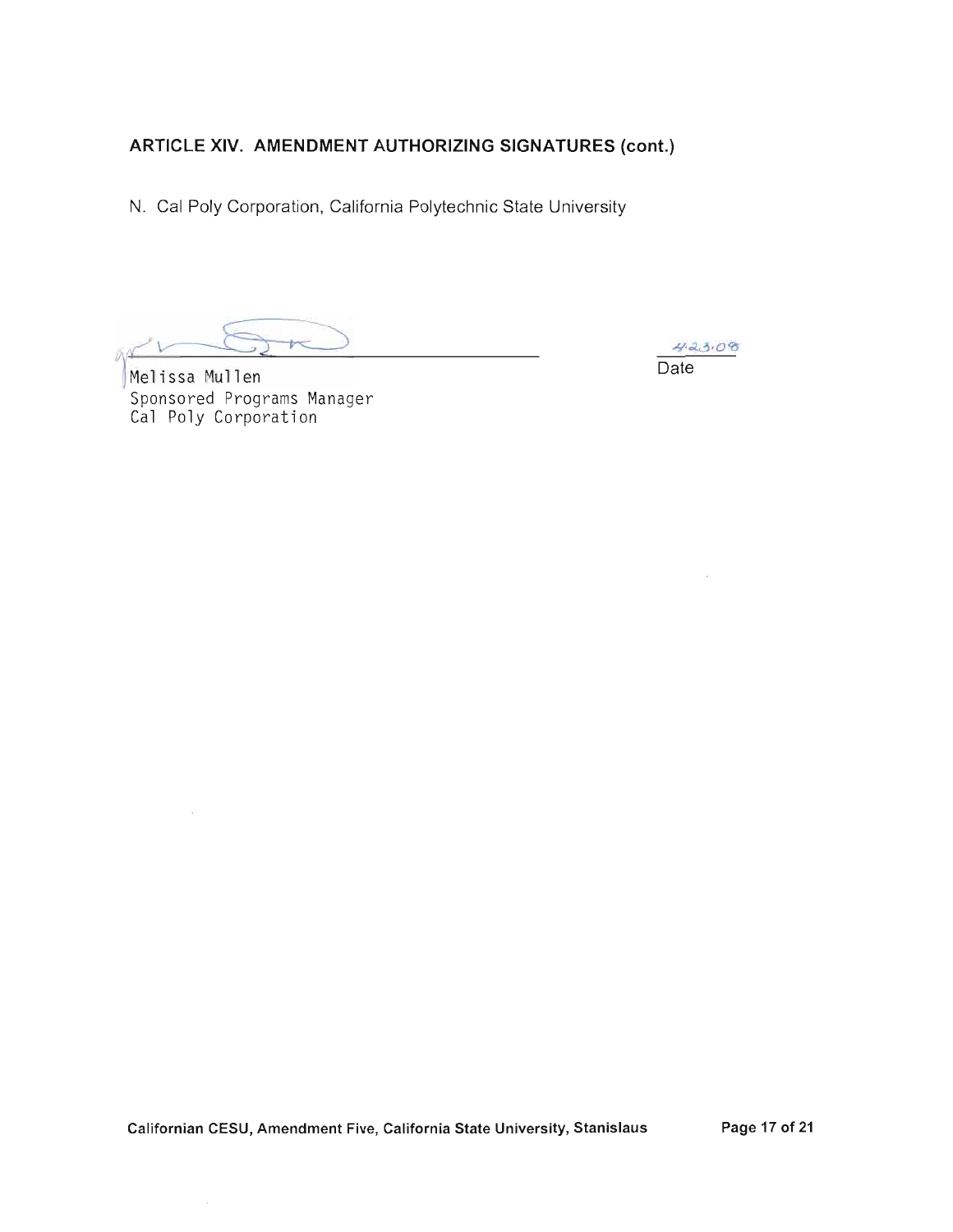O. CSU, Chico Research Foundation, California State University, Chico

att )<br>-<br>*S*or *Resear*ch [Print Name]: Katie Wilo

Californian CESU, Amendment Five, California State University, Stanislaus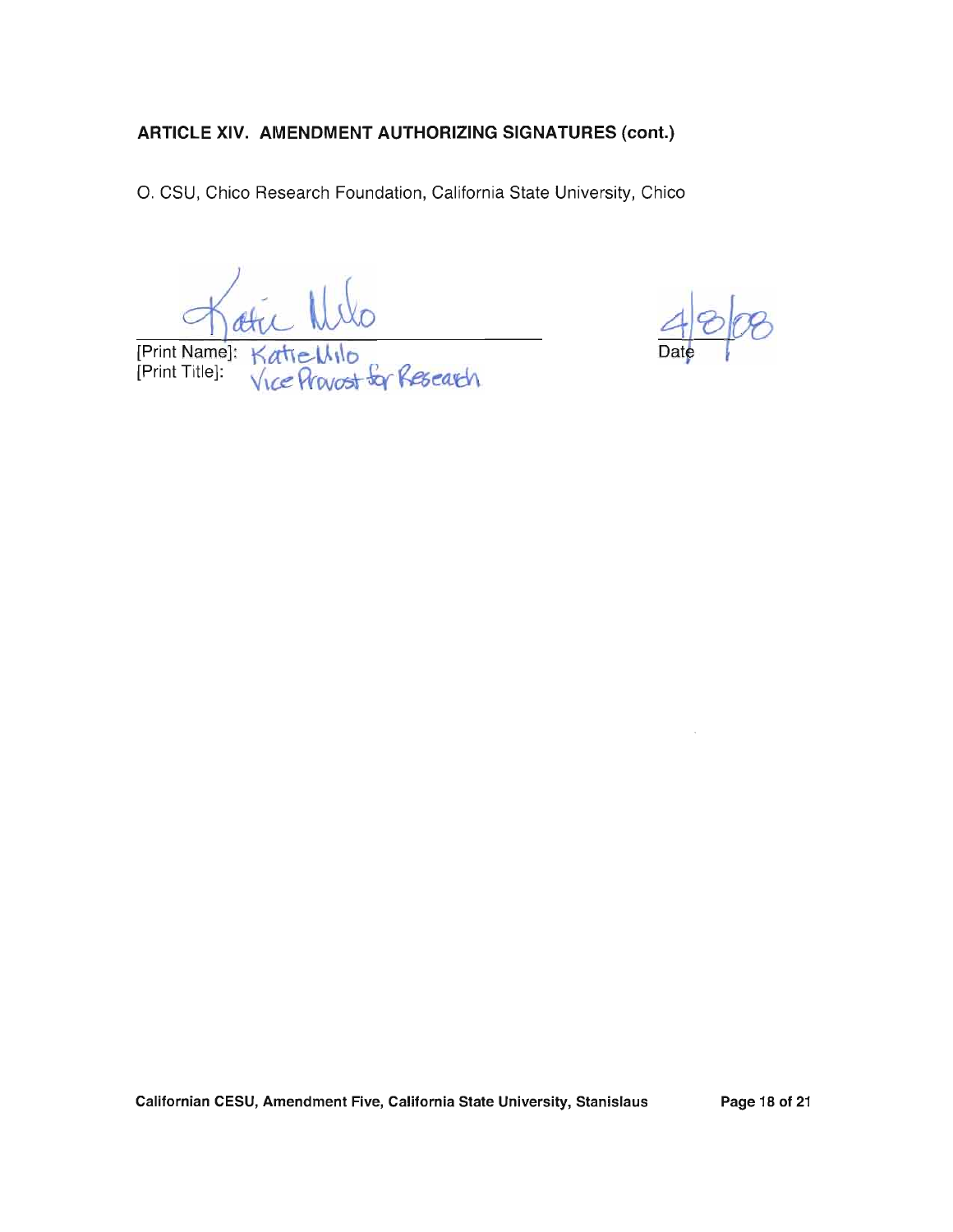P. Humboldt State University

Fortera

 $\frac{1}{2}$ 68

[Print Name]. James H. Howard [Print/title]: Dean, College of Natural Resources and Sciences

Californian CESU, Amendment Five, California State University, Stanislaus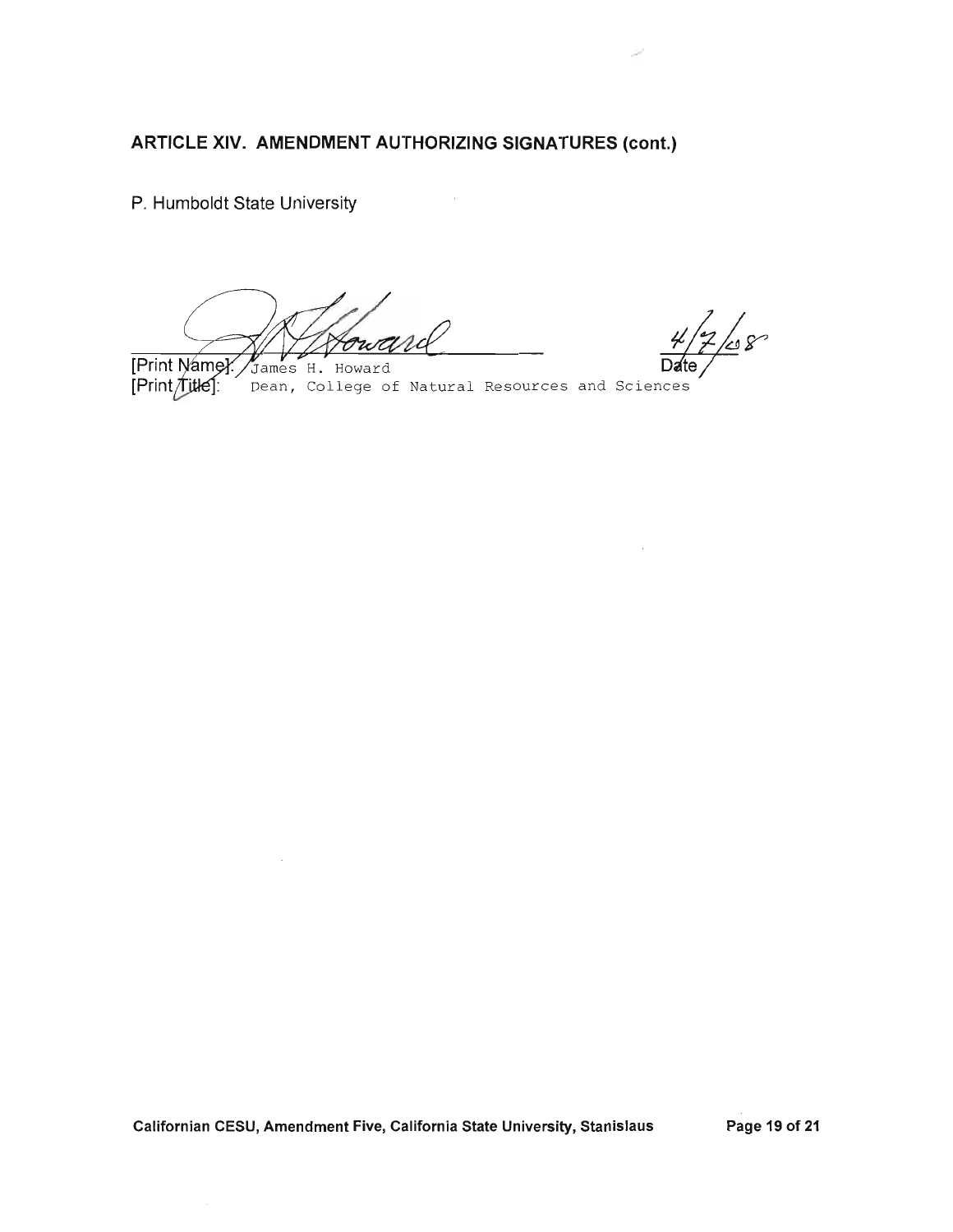Q. California State University, Northridge

[Print Name]: Scott Perez [Print Title]: Director of Research